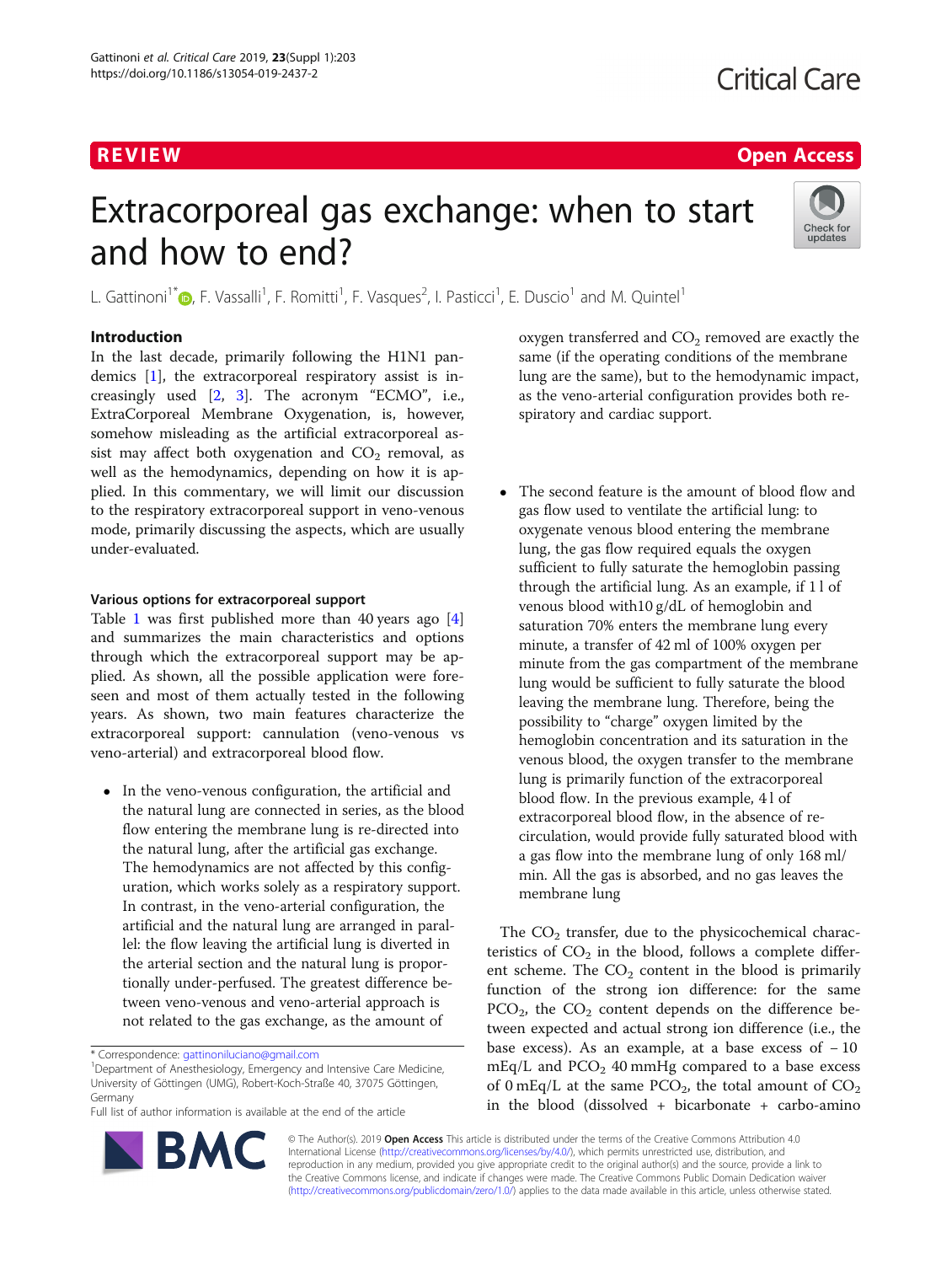|                                    | Renal hemodialysis          | Extracorporeal removal of carbon dioxide      | Extracorporeal oxygenation |
|------------------------------------|-----------------------------|-----------------------------------------------|----------------------------|
| Extracorporeal blood flow (ml/min) | $200 - 300$                 | 500-1000                                      | 2000-4000                  |
| Blood pumping                      | optional                    | optional                                      | required                   |
| Hemodynamic changes                | small                       | small                                         | major                      |
| Vascular access                    | A-V shunt or<br>A-V fistula | A-V shunt or<br>A-V fistula or<br>V-V pumping | V-A or<br>V-V              |
| Surgical complexity                | simple                      | simple                                        | complex                    |
| Complexity of equipment            | moderate                    | simple                                        | advanced                   |
| Requirement for heparin            | small                       | small                                         | large                      |

<span id="page-1-0"></span>Table 1 Comparative technical difficulty of hemodialysis, extracorporeal removal of carbon dioxide, and extracorporeal oxygenation

Table 1 Reproduced with permission from Gattinoni et al., Control of intermittent positive pressure breathing (IPPB) by extracorporeal removal of carbon dioxide, British Journal of Anesthesia, © 1978 Elsevier Inc. [[4\]](#page-5-0)

compounds) goes from 37 to 50 ml/dL. In normal conditions, with pH close to 7.4 and  $PCO<sub>2</sub>$  in the range of 40–50 mmHg, the amount of total  $CO<sub>2</sub>$  in the blood is roughly 1 ml per mmHg of  $CO<sub>2</sub>$ , i.e., with a  $PCO<sub>2</sub>$  of 45 mmHg and base excess 0 mEq/L (strong ion difference 42 mEq/L), the  $CO<sub>2</sub>$  content is about 45 mL/dL. This means that the near total metabolic production of  $CO<sub>2</sub>$ is equivalent to the  $CO<sub>2</sub>$  present in about 500 ml of blood. Therefore, if the blood flowing through the membrane lung is ventilated at a very high rate, the total metabolic  $CO<sub>2</sub>$  production may be cleared from an amount of blood similar with the one used during continuous veno-venous hemofiltration.

Therefore, to provide 200 ml/min of oxygen, high extracorporeal blood flow is required, with minimum ventilation of the artificial lung, while the same amount of  $CO<sub>2</sub>$  may be cleared for less than one fourth of the blood flow, but very high ventilation is required. The physiology of the gas exchange with the artificial lung clearly indicates that the oxygenation and  $CO<sub>2</sub>$  removal function may be easily dissociated in the artificial extracorporeal system, and this accounts for the tremendous possibility of intervention which is possible using the artificial lung systems.

#### Rationale

The veno-venous extracorporeal support, through different settings, recognizes two primary rationales:

- Rescue intervention for tissue hypoxia, primarily due to respiratory failure (high-flow veno-venous ECMO) [\[5\]](#page-5-0)
- Reduction of mechanical ventilation and related damages in ARDS  $[6-8]$  $[6-8]$  $[6-8]$  $[6-8]$ , status asthmaticus  $[9, 10]$  $[9, 10]$  $[9, 10]$  $[9, 10]$  $[9, 10]$ , and COPD exacerbation (low-flow  $ECCO<sub>2</sub>R$  or minimally invasive  $ECCO<sub>2</sub>R$ ) [[11](#page-5-0), [12\]](#page-5-0). To this, another possible use of minimally invasive  $ECCO<sub>2</sub>R$  may be considered for COPD patients in order to improve the quality of life by programmed CO2 dialysis [\[13](#page-5-0)]

#### Rescue high-flow V-V ECMO

The rescue applies when hypoxemia is per se "life-threatening". Obviously, this condition cannot be defined neither by a single value of PaO2, nor by a combination of more variables (e.g., hypoxemia and hypercapnia). Indeed, the life-threatening hypoxemia is a clinical judgment, which accounts for age, comorbidities, pathophysiological alterations, and time course of the disease of the patient. As far as we know, the  $PaO<sub>2</sub>$  of 19 mmHg is the lowest level of arterial  $PO<sub>2</sub>$  recorded in healthy living subjects on the Everest  $[14]$  $[14]$  $[14]$ ; this values are the same recorded in turtles  $[15]$  $[15]$ , penguins [\[16\]](#page-5-0), and whales [\[17](#page-5-0)] during deep immersions; and, most interestingly, these are the normal values during human fetal life [\[18](#page-5-0)]. This stresses the nonsense of considering a single value of  $PO<sub>2</sub>$  as life-threatening threshold, without considering the perfusion pattern. Indeed, it is common in ICU, during extracorporeal support, to observe occasionally patients without any relevant organ failure, but the lung, despite  $PaO<sub>2</sub>$  as low as 30 mmHg if the hemodynamics are adequate. Therefore, we believe that the attending physician is the most qualified "measuring tool" to detect hypoxemic life-threatening conditions, as he/she may integrate the myriad of information beyond  $PaO<sub>2</sub>$  levels, posing the patient at immediate risk of dying. In reality, the bulk of studies dealing with ECMO, since the first randomized controlled trial by Warren Zapol in the middle of 1970s [[19](#page-5-0)], used the hypoxemia threshold as entry criteria for high-flow ECMO (see Table [2](#page-2-0)). Of note, the most recent ECMO study, i.e., EOLIA trial [\[20](#page-5-0)], used criteria not very different from those used four decades before and provided a strong signal that ECMO, used as a rescue therapy of severe hypoxemia, may lead to survival benefits.

#### Low-flow extracorporeal  $CO<sub>2</sub>$  removal

The definition of low flow is absolutely arbitrary, as it may range from 300 to 400 ml/min up to 1000–1500 ml/ min. In this range of flow, the clearing of  $CO<sub>2</sub>$  relative to the metabolic production may range from 20 up to 100% depending on input  $CO<sub>2</sub>$ , membrane lung surface,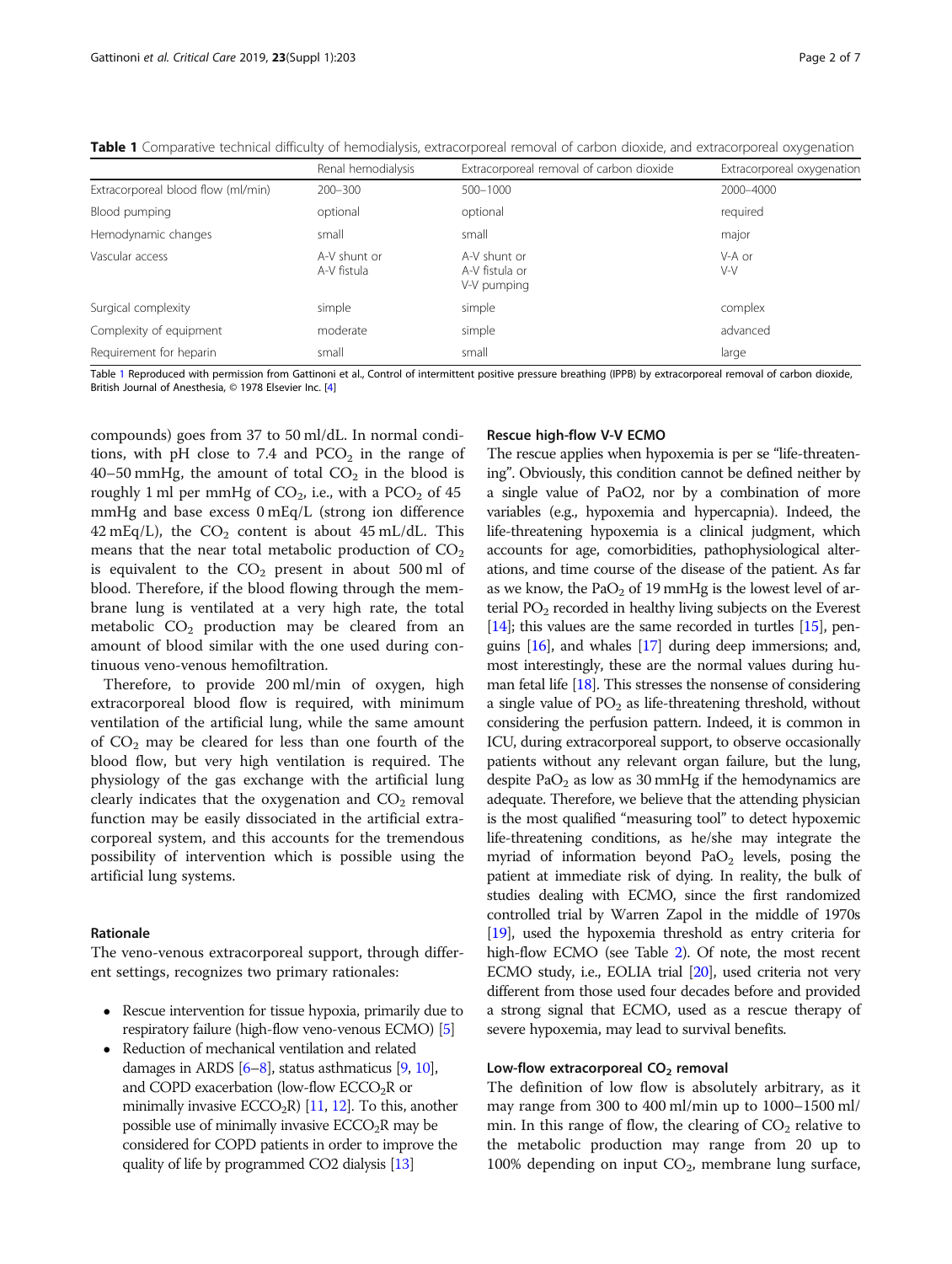<span id="page-2-0"></span>Table 2 Entry criteria of extracorporeal support trials

| Study                                                         | Patients<br>enrolled | Inclusion criteria                                                                                                                                                                                                                                                                                                                     |  |
|---------------------------------------------------------------|----------------------|----------------------------------------------------------------------------------------------------------------------------------------------------------------------------------------------------------------------------------------------------------------------------------------------------------------------------------------|--|
| NIH adult ECMO trial<br>Zapol et al. 1979, JAMA               | 90                   | Severe ARF:<br>-PaO <sub>2</sub> < 50 mmHg for at least 2 h despite 100% FIO <sub>2</sub> and 5 cmH <sub>2</sub> O of PEEP (fast entry)<br>-PaO <sub>2</sub> < 50 mmHg for at least 12 h despite 60% FIO <sub>2</sub> and 5 cmH <sub>2</sub> O of PEEP or a Qs/Qt > 30% with 100%<br>of FIO <sub>2</sub> and 5 cmH <sub>2</sub> O PEEP |  |
| PCIRV vs ECCO2R<br>Morris, 1994, Am J Respir<br>Crit Care Med | 40                   | -ARDS (defined as $P_{(a/A)}O2 < 0.2$ , bilateral chest radiographic infiltrates, total compliance < 50 ml/cmH <sub>2</sub> O,<br>wedge pressure $<$ 15 mmHg and no signs of heart failure)                                                                                                                                            |  |
|                                                               |                      | -FCMO criteria:<br>- PaO <sub>2</sub> < 50 mmHg for at least 2 h despite 100% FIO <sub>2</sub> and 5 cmH <sub>2</sub> O of PEEP (fast entry)<br>- PaO <sub>2</sub> < 50 mmHg or Qs/Qt > 30% for at least 12 h despite 60% FIO <sub>2</sub> and 5 cmH <sub>2</sub> O of PEEP, in a > 48 h<br>ICU patients (slow entry)                  |  |
| CESAR trial<br>Peek et al. 2009, Lancet                       | 180                  | -Severe but potentially reversible respiratory failure<br>(Murray score $> 2.5$ or hypercapnia with arterial pH < 7.2)                                                                                                                                                                                                                 |  |
|                                                               |                      | $-Aqe$ 18-65                                                                                                                                                                                                                                                                                                                           |  |
|                                                               |                      | -Ventilation/high $FIO_2 < 7$ days                                                                                                                                                                                                                                                                                                     |  |
|                                                               |                      | -No cranial bleeding                                                                                                                                                                                                                                                                                                                   |  |
|                                                               |                      | -No contraindication to heparin                                                                                                                                                                                                                                                                                                        |  |
|                                                               |                      | -No contraindication to continuation of the active treatment                                                                                                                                                                                                                                                                           |  |
| <b>EOLIA</b> trial<br>Combes et al. 2018, NEJM                | 249                  | -ARDS                                                                                                                                                                                                                                                                                                                                  |  |
|                                                               |                      | -Mechanical ventilation $<$ 7 days                                                                                                                                                                                                                                                                                                     |  |
|                                                               |                      | -With (despite ventilator optimization):<br>$\cdot$ PaO <sub>2</sub> /FIO <sub>2</sub> < 50 for at least 3 h<br>$\cdot$ PaO <sub>2</sub> /FIO <sub>2</sub> < 80 for at least 6 h<br>• Arterial pH < 7 .25 with PaCO <sub>2</sub> > 60 mmHg for at least 6 h                                                                            |  |

and sweep gas flow [\[21](#page-5-0)]. The main difference between low and high-flow extracorporeal support, in our opinion, is that the contribution to the oxygenation is limited at low flow, i.e., not higher than 30% at 1500 ml/min of extracorporeal blood flow and negligible at 300–400 ml/min. The concept of extracorporeal  $CO<sub>2</sub>$  removal was introduced by Kolobow when the dismal results of the Zapol's trial were informally known (90% mortality in control and ECMO groups). The initial input for extracorporeal  $CO<sub>2</sub>$  removal by Kolobow was to explore the possibility of  $CO<sub>2</sub>$  dialysis in COPD patients, aiming at quality of life improvement. For this purpose, he developed a special artificial lung with high surface and thin membrane (the carbon dioxide membrane lung, CDML) to maximize  $CO<sub>2</sub>$  removal [\[22](#page-5-0)]; however, when testing the performances of the CDML, we found that removing  $CO<sub>2</sub>$  in healthy spontaneously breathing sheep allowed a complete control of their ventilation [\[6\]](#page-5-0). Indeed, if 50% of  $CO<sub>2</sub>$  produced by an animal in 1 min is removed through the artificial lung, the animal reset its own ventilation by decreasing alveolar ventilation by 50%, at constant PaCO<sub>2</sub>. This observation led to the idea of using the extracorporeal  $CO<sub>2</sub>$  removal to decrease the impact of high pressure/volume ventilation, which was the rule at that time in ARDS patients. The idea of  $CO<sub>2</sub>$  dialysis was abandoned in favor of the idea of "lung rest" in severe ARDS [\[4](#page-5-0), [23](#page-5-0)]. These physiological principles are still valid today and provide a basis for introducing a "gentle" ventilation in ARDS.

Due to these premises, the indication to apply  $ECCO<sub>2</sub>R$ as a tool to decrease the harms of mechanical ventilation should be based on a hypothetical threshold, defining the risk of unacceptable ventilation-induced lung injury (VILI). Unfortunately, as far as we know, this approach has never been used and also for  $ECCO<sub>2</sub>R$  the indications are based on the impairment of oxygenation. In the last few years, we tried to identify a comprehensive variable to estimate the risk of VILI, i.e., the mechanical power, which accounts for excessive tidal volume, excessive driving pressure, respiratory rate, inspiratory flow, and PEEP. This approach led to consistent result in experimental animals and appears promising when the mechanical power has been tested in large ARDS population [\[24](#page-5-0)–[26](#page-5-0)].

## Extracorporeal support: when to start

The main drive to begin the high-flow extracorporeal support in ARDS patient is hypoxemia, when its level is considered as "life-threatening" [[27\]](#page-5-0). As shown in Table 2 in which we summarize the entry criteria of the larger randomized trials, the  $PaO<sub>2</sub>/FIO<sub>2</sub>$  used to apply the extracorporeal support is always below 100, a level which was used to define the refractory hypoxemia since the first description of ARDS [[28\]](#page-5-0), indicating that even  $100\%$  FIO<sub>2</sub> was insufficient to restore normal oxygen tension in the arterial blood. Undoubtedly, the primary indication for V-V ECMO remains the hypoxemia. We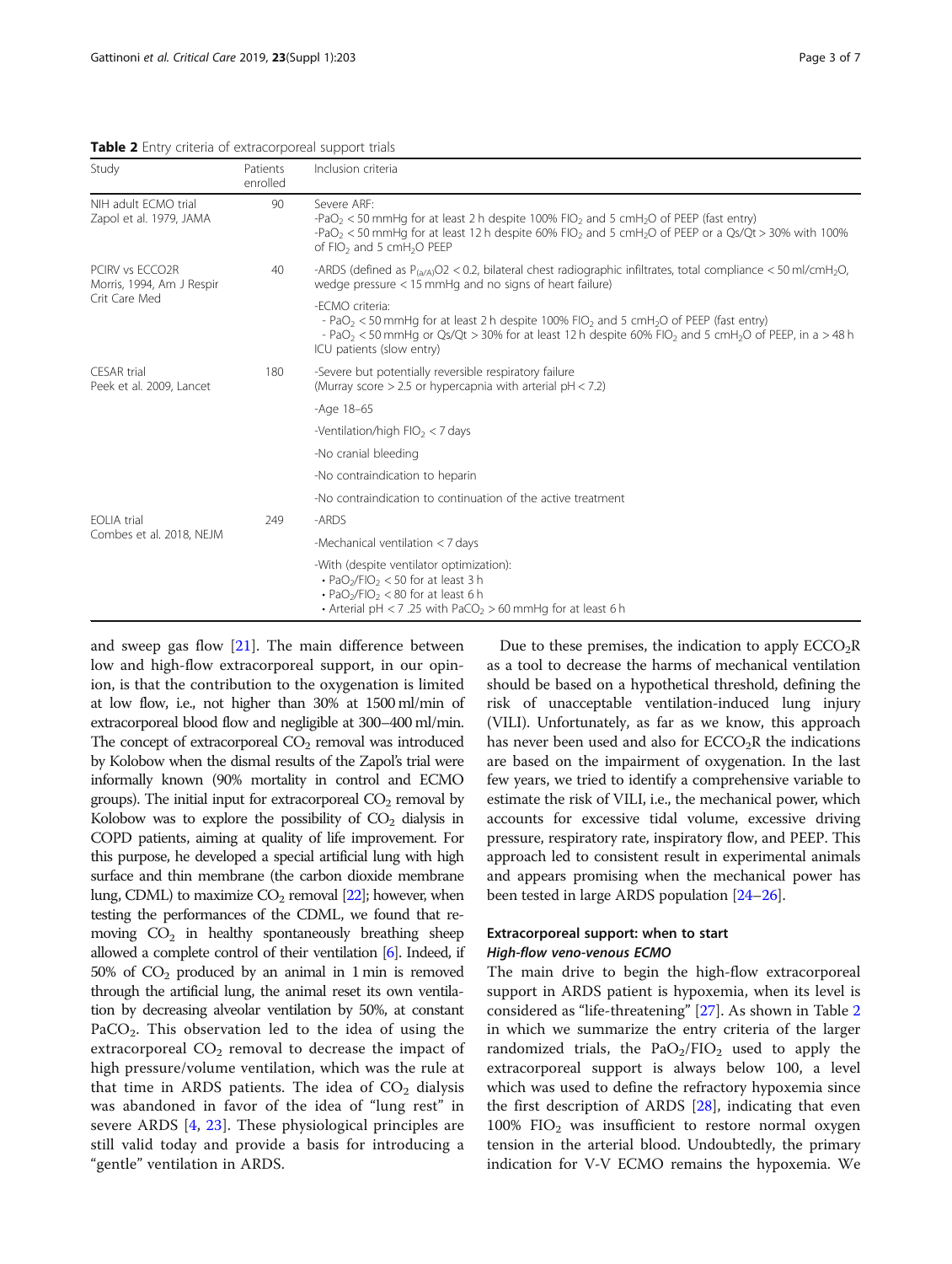may wonder, however, if a real threshold for hypoxemia exists, as the patient with different biological resources, comorbidities, and hemodynamics may present different "adequate" PaO<sub>2</sub>. In addition, the same PaO<sub>2</sub>/FIO<sub>2</sub> threshold below 100 may encompass different shunt fractions depending on several factors [\[29](#page-6-0)]. Therefore, it is not surprising (and luckily it is the best solution) that, in clinical practice, are the attending physicians, usually in team, to decide if that particular hypoxemia in a given patient is such as to require the membrane lung application, considering its values together with a myriad of other anamnestic and pathological information.

The use of high-flow V-V ECMO, as a rescue for life-threatening hypoxemia, has never been questioned. Few noted that paradoxically the  $PaO<sub>2</sub>$  in control and ECMO patients is the same throughout the clinical course, as clearly shown in EOLIA trial. Therefore, we may wonder if the use of high flow is really necessary in patients with adequate hemodynamics. To rationally answer this question, the mechanisms of oxygenation during high-flow V-V ECMO must be discussed. Let us assume that in a patient, in whom 4–5 L/min of extracorporeal blood flow are applied, the amount of oxygen transfer per minute is close to the total oxygen consumption (200–300 ml/min). This has two major consequences:

• The oxygen transfer in the natural lung decreases proportionally to the increase of oxygen saturation of hemoglobin perfusing the open lung units. Indeed, the  $PO<sub>2</sub>$  in the pulmonary capillaries, perfusing the open lung units, only depends on  $FIO<sub>2</sub>$ , barometric pressure, and respiratory quotient. Therefore, the drive for the oxygen transfer in the natural lung is the difference between  $PAO<sub>2</sub>$  (equal to the pulmonary capillary partial pressure) and the PVO2/saturation of the blood entering the venous side. Higher  $PvO<sub>2</sub>$  and oxygen saturation implies decrease of oxygen transfer. It is worth to understand that the capillary  $PO<sub>2</sub>$  of the ideally perfused pulmonary unit does not change, whatever is the ECMO blood flow.

Second, the increased oxygen content in the venous side increases the hemoglobin oxygen saturation in the pulmonary artery and decreases the hypoxic vasoconstriction, which, although dampened, is well-presented and effective in ARDS patients [[30](#page-6-0)]. Indeed, the hypoxic vasoconstriction depends both on alveolar hypoxia, unlike in ARDS patients ventilated with high  $FIO<sub>2</sub>$ , and on oxygen partial pressure in the mixed venous blood [\[31,](#page-6-0) [32](#page-6-0)]. When the saturation of the blood perfusing the gasless regions increases, the fraction of blood flowing through them increases remarkably up to 60–70%. This explains why the  $PaO<sub>2</sub>$ , in high veno-venous blood flow, at the beginning of extracorporeal support, does not increase dramatically, but only by few mmHg. Indeed, the oxygenation gain in the arterial side, therefore, is only due to the increased oxygen saturation of the blood flowing through the shunted area, which increases due to the release of hypoxic vasoconstriction. In Fig. [1](#page-4-0), this phenomenon is quantitatively exemplified.

#### Low-flow ECMO: when to start

Low-flow ECMO is a tool to allow the decrease of the possible damage of mechanical ventilation in the baby lung, by reducing minute ventilation, while maintaining normal  $CO<sub>2</sub>$ . As the harm of mechanical ventilation derives from unphysiological stress and strain repeated over time up to the near-total lung capacity of the baby lung, the rationale indication for extracorporeal support should be based on thresholds derived from lung mechanics. As far as we know, however, this approach has never been used and the primary criteria for  $ECCO<sub>2</sub>R$ application are similar to the ones used for high-flow ECMO, i.e., hypoxemia. Interestingly, even the recently proposed trial that combines low-flow extracorporeal  $CO<sub>2</sub>$  removal and ultra-protective lung strategy indicates as entry criteria the presence of moderate ARDS, based on oxygenation criteria [[33](#page-6-0)].

We recently proposed the mechanical power as a unifying variable to select the harmful threshold of mechanical ventilation [\[34\]](#page-6-0): indeed, mechanical power includes tidal volume, driving pressure [[35\]](#page-6-0), respiratory rate [\[36](#page-6-0)], flow [[37\]](#page-6-0), and positive end-expiratory pressure [\[38](#page-6-0)]. Each one has been shown, isolated or in association, to cause ventilator-induced lung injury. In experimental animals of middle size, a possible threshold around 13 J/ min discriminates between major and relatively minor ventilator damage and we are trying to investigate a possible threshold in human beings. Nowadays, the minimally invasive  $ECCO<sub>2</sub>R$  is primarily suggested for the treatment of COPD exacerbation, while in severe ARDS the technique is not considered, due to low impact on blood oxygenation.

Recently, we found that a relevant amount of  $CO<sub>2</sub>$ may be cleared in a minute with an extracorporeal blood flow not greater than 400 ml/min, when adequate membrane lung surface and sweep gas flow are used [\[21](#page-5-0)]. Depending on the metabolic  $CO<sub>2</sub>$  production, this set may provide from 50% to near 100% of metabolic  $CO<sub>2</sub>$  clearing, while the oxygen added artificially is not greater than 10–20 ml/min. If we consider that the severe ARDS patients, treated with high-flow ECMO, are still ventilated with minute ventilation ranging from 6 to 10 L/ min, we may wonder if such effect cannot be reached with the minimally invasive approach instead of high-flow ECMO. Indeed, in hemodynamically stable patients, even low oxygenation (circa 50 mmHg) can be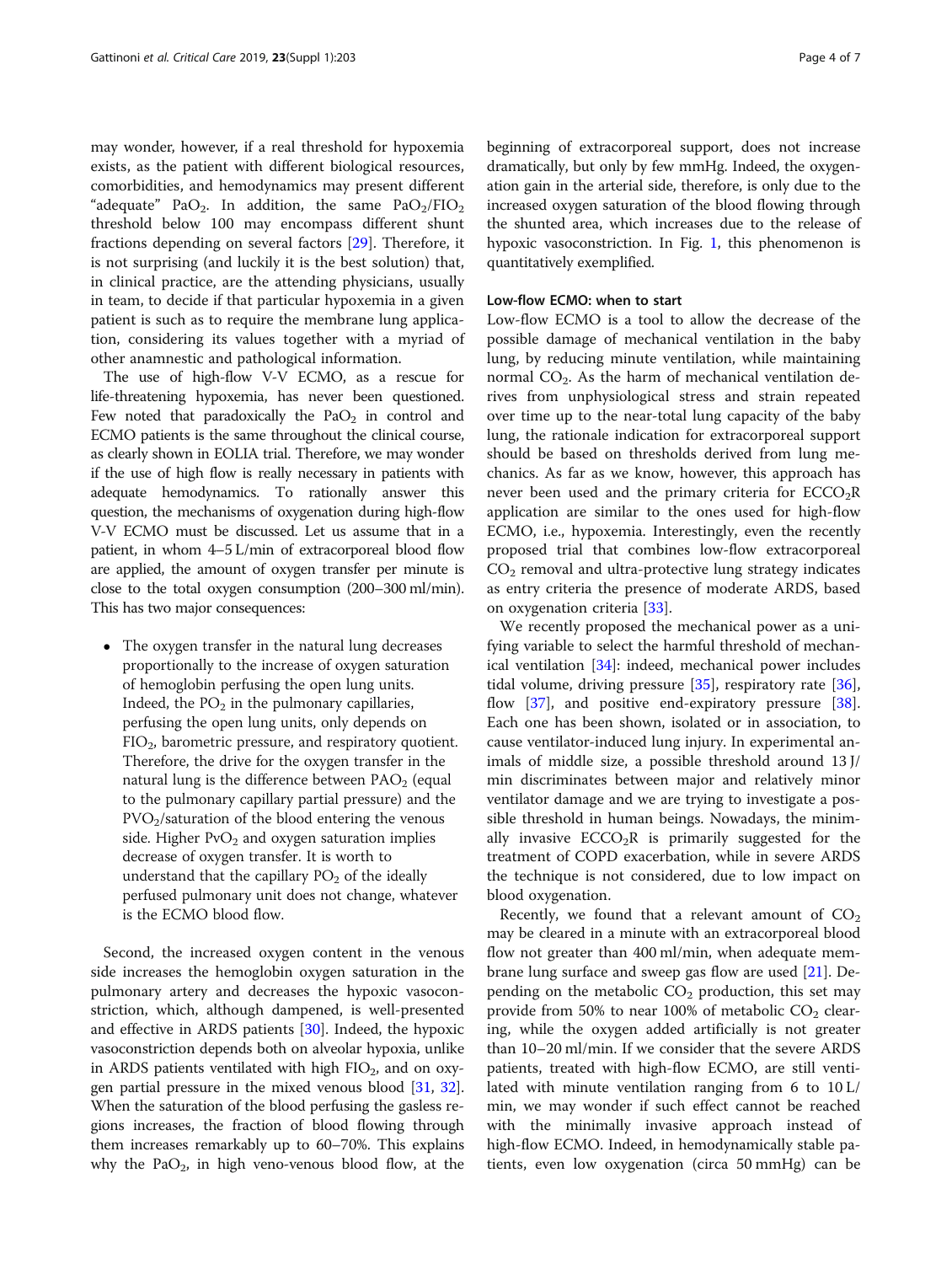<span id="page-4-0"></span>

well tolerated if the hypoxic vasoconstriction is maintained, while the modification of mechanical ventilation could be similarly reduced. It is possible that, in the near future, the actual difference between ECMO and  $ECCO<sub>2</sub>R$  in severe ARDS will be reconsidered under the light of these pathophysiological mechanisms.

### Extracorporeal support: when to stop

The logical indication to stop either ECMO or  $ECCO<sub>2</sub>R$ should be the cessation of the condition for which ECMO or  $ECCO<sub>2</sub>R$  have been instituted. Therefore, the condition for stopping high-flow ECMO would be the maintenance of adequate oxygenation without extracorporeal support and, for  $ECCO<sub>2</sub>R$ , the mechanical ventilation below any harmful threshold. In practice, the approach used in the clinical practice to remove the extracorporeal support is more pragmatic than rational. Actually, the "weaning process" starts from the beginning of the extracorporeal support by progressively reducing the possible harmful component of mechanical

ventilation  $(FIO<sub>2</sub>$  and pressures). Indeed, during full blown ARDS, the severely hypoxemic patients at the beginning are kept sedated/paralyzed with relatively high mean airway pressure, while the minute ventilation is reduced at different extent. During this phase, any attempt of a spontaneous breathing may be ineffective as the respiratory drive of the patient, independently of normal blood gases, is so high that the spontaneous breathing would be more dangerous than whatever mechanical ventilation applied [[39\]](#page-6-0). However, when the disease leading to ARDS is under control, the respiratory drive tends to normalize. The steps of weaning relate first to progressive decrease of  $FIO_2$  down to 40–50%, then to decrease of PEEP  $(1-2 \text{ cm}H_2O/h)$ . The steps are interrupted if the oxygenation deteriorates. When it is possible to maintain oxygenation with circa 40% oxygen and circa 10 cm  $H_2O$ of PEEP, the patients are usually ready for disconnection. Nowadays, at this stage, we test the patient capability to breathe spontaneously and/or to tolerate pressure support ventilation by a stepwise decrease of the sweep gas flow,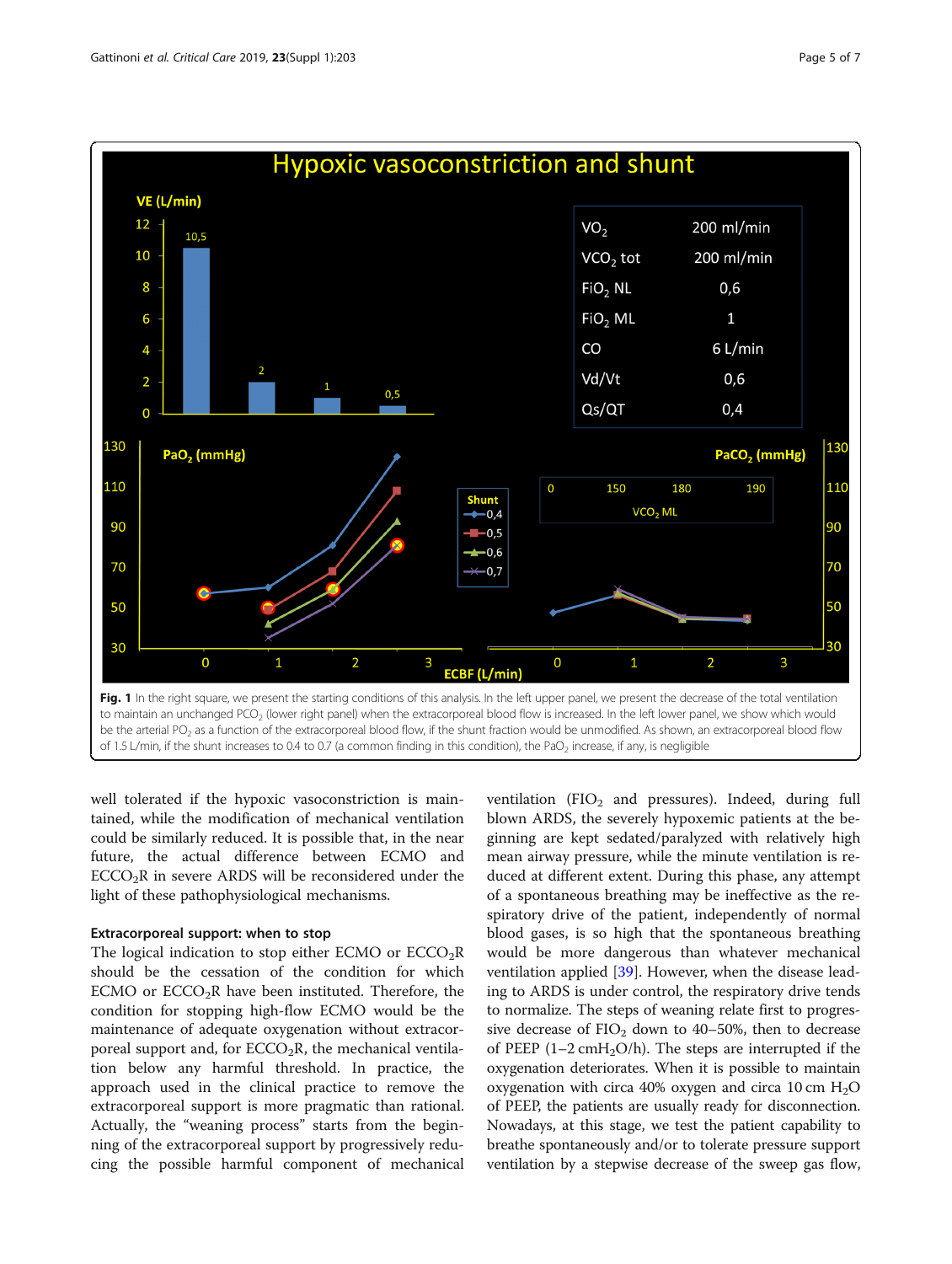<span id="page-5-0"></span>while measuring at the same time the esophageal pressure swings. If the negative swings of esophageal pressure are  $<$  15 cm H<sub>2</sub>O at a respiratory rate  $<$  30 rpm, the patient is decannulated. This is one of the several possible ways, which are anyway based on the achievement of two targets: adequate oxygenation and arterial PCO2 during safe spontaneous/mechanical ventilation.

#### Acknowledgements

We thank Ilse Liselotte Munz for her generous donation to the Department of Anesthesia of Göttingen Universität.

#### Funding

None declared by the authors. Publication of this supplement was supported by Fresenius Kabi.

#### Availability of data and materials

Table [1](#page-1-0) was reproduced with permission from Gattinoni et al., Control of intermittent positive pressure breathing (IPPB) by extracorporeal removal of carbon dioxide, British Journal of Anesthesia, © 1978 Elsevier Inc. [4].

#### About this supplement

This article has been published as part of Critical Care, Volume 23 Supplement 1, 2019: Future of Critical Care Medicine (FCCM) 2018. The full contents of the supplement are available at [https://ccforum.biomedcentral.](https://ccforum.biomedcentral.com/articles/supplements/volume-23-supplement-1) [com/articles/supplements/volume-23-supplement-1.](https://ccforum.biomedcentral.com/articles/supplements/volume-23-supplement-1)

#### Authors' contributions

All authors provided intellectual contributions and read and approved the final version of the manuscript.

#### Ethics approval and consent to participate

Not applicable.

#### Consent for publication

Not applicable.

#### Competing interests

The authors declare that they have no competing interests.

#### Publisher's Note

Springer Nature remains neutral with regard to jurisdictional claims in published maps and institutional affiliations.

#### Author details

<sup>1</sup>Department of Anesthesiology, Emergency and Intensive Care Medicine, University of Göttingen (UMG), Robert-Koch-Straße 40, 37075 Göttingen, Germany. <sup>2</sup>Department of Adult Critical Care, Guy's and St Thomas' NHS Foundation Trust, London, UK.

#### Received: 11 April 2019 Accepted: 15 April 2019 Published: 14 June 2019

#### References

- 1. Australia New Zealand Extracorporeal Membrane Oxygenation Influenza Investigators, Davies A, Jones D, Bailey M, Beca J, Bellomo R, Blackwell N, Forrest P, Gattas D, Granger E, et al. Extracorporeal membrane oxygenation for 2009 influenza A(H1N1) acute respiratory distress syndrome. Jama. 2009; 302(17):1888–95.
- 2. Gattinoni L, Carlesso E, Langer T. Clinical review: extracorporeal membrane oxygenation. Crit Care. 2011;15(6):243.
- 3. Quintel M, Gattinoni L, Weber-Carstens S. The German ECMO inflation: when things other than health and care begin to rule medicine. Intensive Care Med. 2016;42(8):1264–6.
- Gattinoni L, Kolobow T, Tomlinson T, White D, Pierce J. Control of intermittent positive pressure breathing (IPPB) by extracorporeal removal of carbon dioxide. Br J Anaesth. 1978;50(8):753–8.
- 5. Hill JD, De Leval MR, Fallat RJ, Bramson ML, Eberhart RC, Schulte HD, Osborn JJ, Barber R, Gerbode F. Acute respiratory insufficiency. Treatment with prolonged extracorporeal oxygenation. J Thorac Cardiovasc Surg. 1972;64(4):551–62.
- 6. Kolobow T, Gattinoni L, Tomlinson TA, Pierce JE. Control of breathing using an extracorporeal membrane lung. Anesthesiology. 1977;46(2):138–41.
- 7. Marcolin R, Mascheroni D, Pesenti A, Bombino M, Gattinoni L. Ventilatory impact of partial extracorporeal CO2 removal (PECOR) in ARF patients. ASAIO Transactions/Am Soc Artificial Internal Organs. 1986;32(1):508–10.
- 8. Gattinoni L, Pesenti A, Mascheroni D, Marcolin R, Fumagalli R, Rossi F. Lowfrequency positive-pressure ventilation with extracorporeal CO2 removal in severe acute respiratory failure. JAMA. 1986;256(7):881–6.
- 9. Schneider TM, Bence T, Brettner F. "Awake" ECCO2R superseded intubation in a near-fatal asthma attack. J Intensive Care. 2017;5:53.
- 10. Brenner K, Abrams DC, Agerstrand CL, Brodie D. Extracorporeal carbon dioxide removal for refractory status asthmaticus: experience in distinct exacerbation phenotypes. Perfusion. 2014;29(1):26–8.
- 11. Burki NK, Mani RK, Herth FJ, Schmidt W, Teschler H, Bonin F. A novel extracorporeal CO(2) removal system: results of a pilot study of hypercapnic respiratory failure in patients with COPD. Chest. 2013:143(3):678–86.
- 12. Hilty MP, Riva T, Cottini SR, Kleinert EM, Maggiorini A, Maggiorini M. Low flow veno-venous extracorporeal CO2 removal for acute hypercapnic respiratory failure. Minerva Anestesiol. 2017;83(8):812–23.
- 13. Alessandri F, Pugliese F, Mascia L, Ranieri MV. Intermittent extracorporeal CO2 removal in chronic obstructive pulmonary disease patients: a fiction or an option. Curr Opin Crit Care. 2018;24(1):29–34.
- 14. Grocott MP, Martin DS, Levett DZ, McMorrow R, Windsor J, Montgomery HE, Caudwell Xtreme Everest Research G. Arterial blood gases and oxygen content in climbers on Mount Everest. N Engl J Med. 2009;360(2):140–9.
- 15. Williams CL, Hicks JW. Continuous arterial PO2 profiles in unrestrained, undisturbed aquatic turtles during routine behaviors. J Exp Biol. 2016;219(Pt 22):3616–25.
- 16. Knower Stockard T, Heil J, Meir JU, Sato K, Ponganis KV, Ponganis PJ. Air sac PO2 and oxygen depletion during dives of emperor penguins. J Exp Biol. 2005;208(Pt 15:2973–80.
- 17. Shaffer SA, Costa DP, Williams TM, Ridgway SH. Diving and swimming performance of white whales, Delphinapterus leucas: an assessment of plasma lactate and blood gas levels and respiratory rates. J Exp Biol. 1997; 200(Pt 24):3091–9.
- 18. Rychik J. Fetal cardiovascular physiology. Pediatr Cardiol. 2004;25(3):201–9.
- 19. Zapol WM, Snider MT, Hill JD, Fallat RJ, Bartlett RH, Edmunds LH, Morris AH, Peirce EC 2nd, Thomas AN, Proctor HJ, et al. Extracorporeal membrane oxygenation in severe acute respiratory failure. A randomized prospective study. JAMA. 1979;242(20):2193–6.
- 20. Combes A, Hajage D, Capellier G, Demoule A, Lavoué S, Guervilly C, Da Silva D, Zafrani L, Tirot P, Veber B, et al. Extracorporeal membrane oxygenation for severe acute respiratory distress syndrome. N Engl J Med. 2018;378(21):1965–75.
- 21. Duscio E, Cipulli F, Vasques F, Collino F, Rapetti F, Romitti F, Behnemann T, Niewenhuys J, Tonetti T, Pasticci I, et al. Extracorporeal CO2 removal: the minimally invasive approach, theory, and practice. Crit Care Med. 2018;47(1):33–40.
- 22. Kolobow T, Gattinoni L, Tomlinson T, White D, Pierce J, Iapichino G. The carbon dioxide membrane lung (CDML): a new concept. Trans Am Soc Artif Intern Organs. 1977;23:17–21.
- 23. Gattinoni L, Agostoni A, Pesenti A, Pelizzola A, Rossi GP, Langer M, Vesconi S, Uziel L, Fox U, Longoni F, et al. Treatment of acute respiratory failure with low-frequency positive-pressure ventilation and extracorporeal removal of CO2. Lancet. 1980;2(8189):292–4.
- 24. Tonetti T, Vasques F, Rapetti F, Maiolo G, Collino F, Romitti F, Camporota L, Cressoni M, Cadringher P, Quintel M, et al. Driving pressure and mechanical power: new targets for VILI prevention. Ann Transl Med. 2017;5(14):286.
- 25. Vasques F, Duscio E, Cipulli F, Romitti F, Quintel M, Gattinoni L. Determinants and prevention of ventilator-induced lung injury. Crit Care Clin. 2018;34(3):343–56.
- 26. Gattinoni L, Marini JJ, Collino F, Maiolo G, Rapetti F, Tonetti T, Vasques F, Quintel M. The future of mechanical ventilation: lessons from the present and the past. Crit Care. 2017;21(1):183.
- 27. Maiolo G, Collino F, Vasques F, Rapetti F, Tonetti T, Romitti F, Cressoni M, Chiumello D, Moerer O, Herrmann P, et al. Reclassifying acute respiratory distress syndrome. Am J Respir Crit Care Med. 2018;197(12):1586–95.
- 28. Ashbaugh DG, Bigelow DB, Petty TL, Levine BE. Acute respiratory distress in adults. Lancet. 1967;2(7511):319–23.